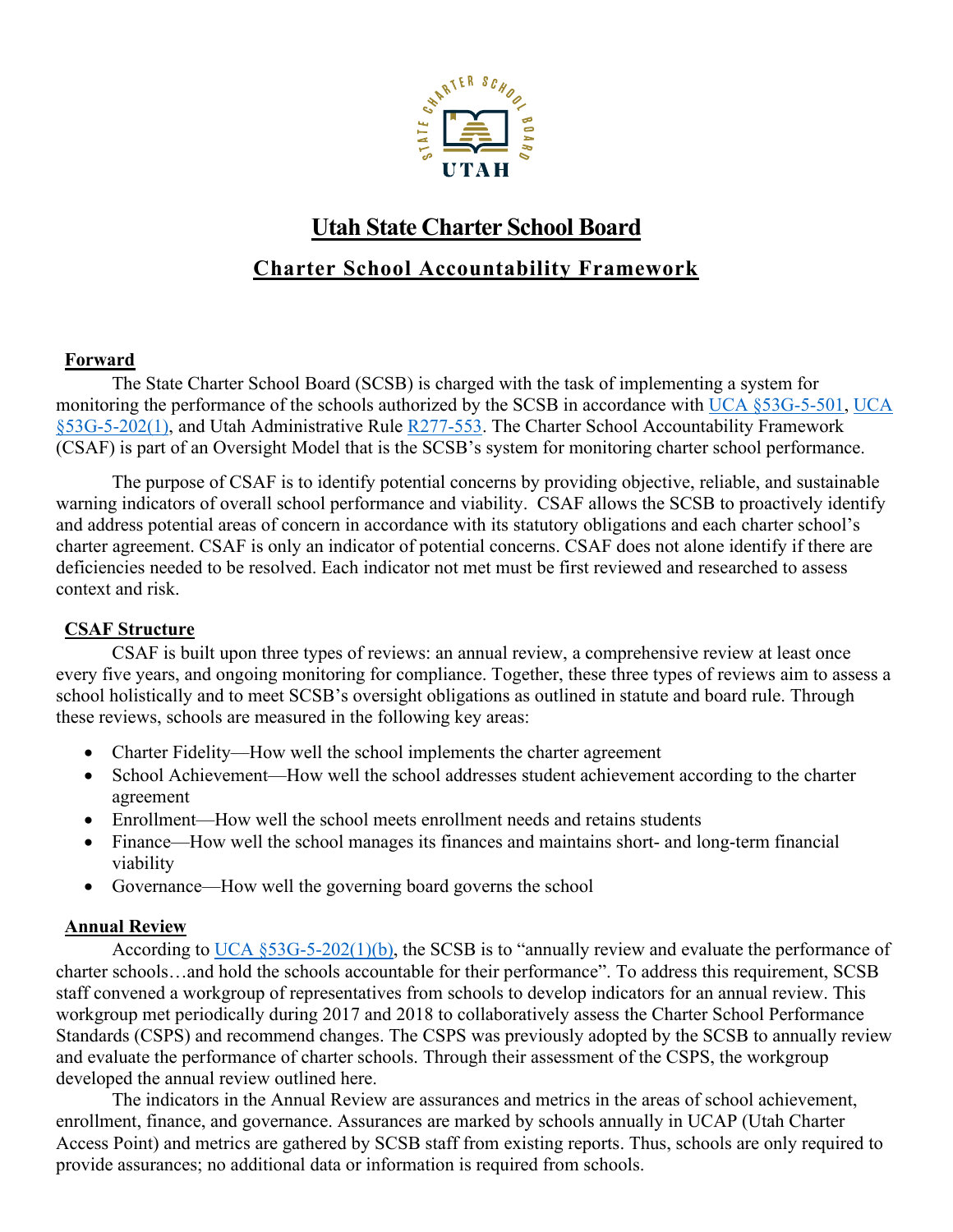#### **Comprehensive Review**

According to [R277-553-2\(4\),](https://rules.utah.gov/publicat/code/r277/r277-481.htm) the SCSB is to conduct "a comprehensive review of governing board performance and review the charter agreement at least once every five years." This comprehensive review will occur at year three, year five, and every five years thereafter. During the comprehensive governing board review, SCSB staff or contractors will assess school specific goals in the Charter Agreement, fidelity to the school's Charter Agreement, long-term enrollment and financial trends, and governing board performance (focusing on the assurances in the annual review). SCSB staff or contractors may conduct an onsite school visit and request data on school goals not otherwise available through existing reports. In addition, SCSB staff or contractors will review governing board meeting agendas, minutes, and recordings made available to the public according to statute. Thus, the burden to schools is minimal.

#### **Compliance Monitoring**

According to UCA  $\S$ 53G-5-202(1)(c), the SCSB is to "monitor charter schools... for compliance with federal and state laws, rules, and regulations". Compliance issues brought to SCSB's attention are considered and researched accordingly. SCSB does not routinely gather data to monitor such compliance, but responds when notice is provided to the SCSB of noncompliance. There is no additional burden to schools.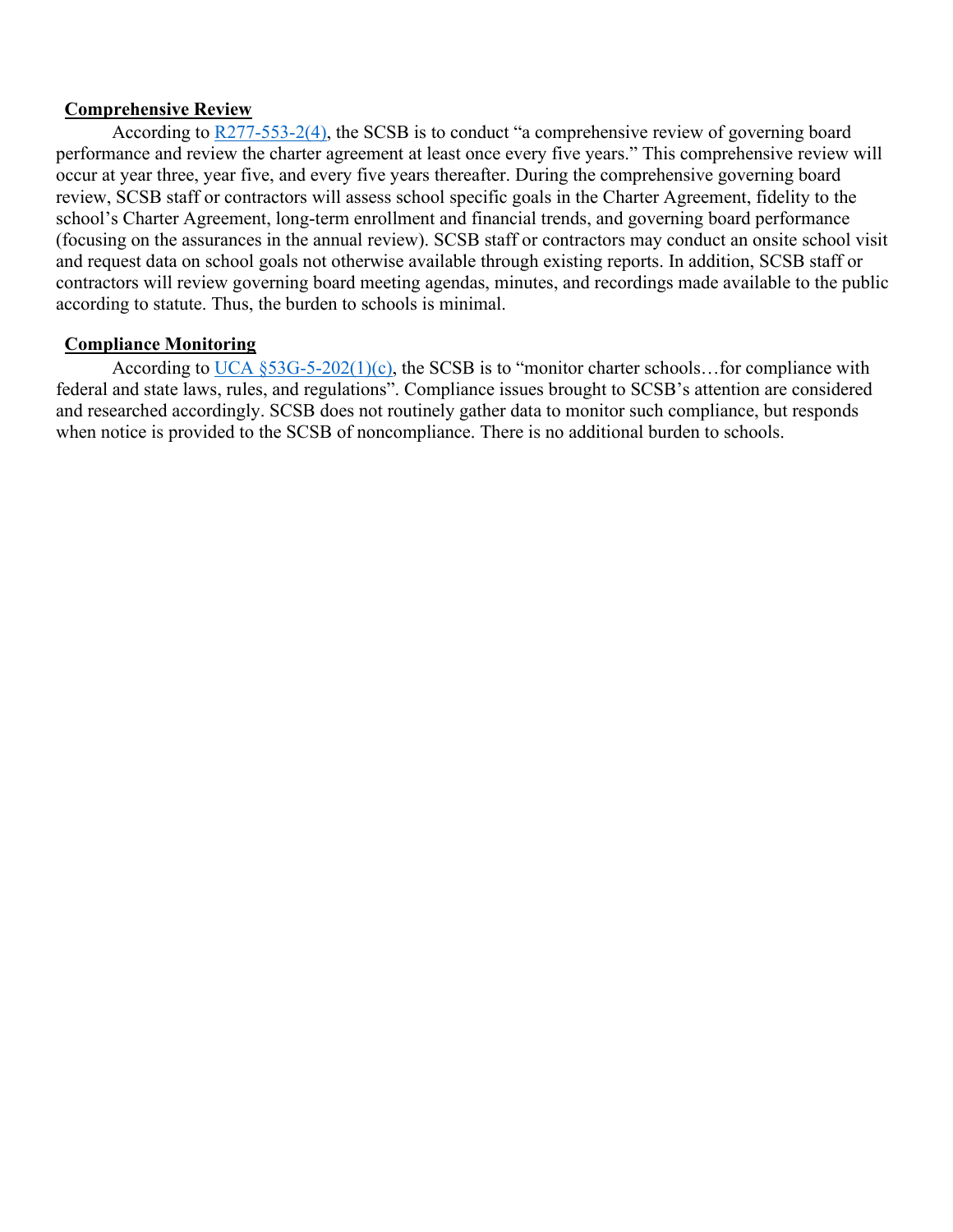# Charter School Accountability Framework (CSAF) Components

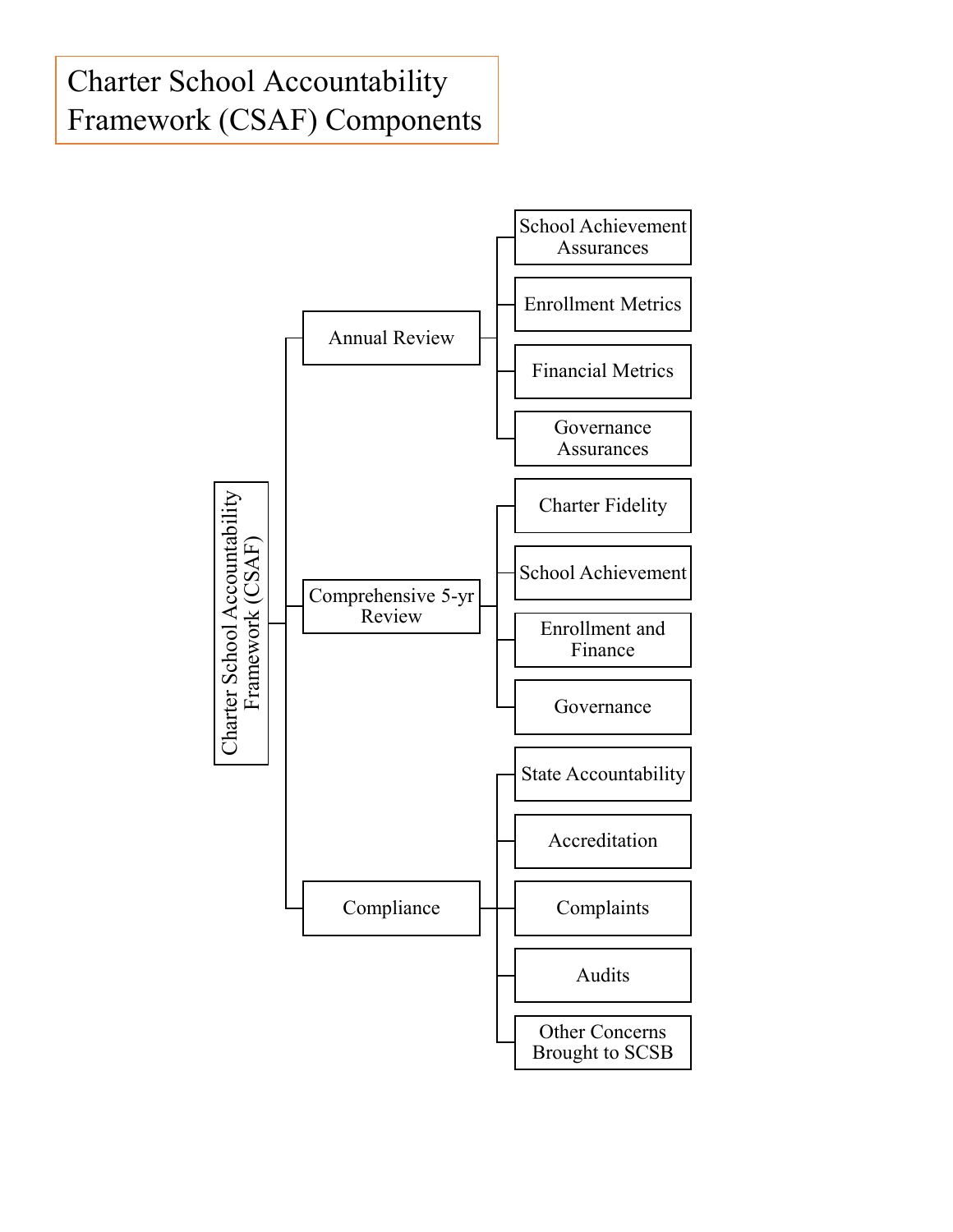| <b>School Achievement</b>                                                       |                                                                                                                                                                                                                                                                                                                            | Data Collection   |          |
|---------------------------------------------------------------------------------|----------------------------------------------------------------------------------------------------------------------------------------------------------------------------------------------------------------------------------------------------------------------------------------------------------------------------|-------------------|----------|
|                                                                                 |                                                                                                                                                                                                                                                                                                                            | School            | Compiled |
| <b>Performance Indicator</b>                                                    | <b>Measure</b>                                                                                                                                                                                                                                                                                                             | <b>Assurances</b> | by SCSB  |
| Existence of SMART,<br>academic and mission<br>specific goals in the<br>Charter | Charter school goals meet the following criteria:<br>$\checkmark$ Evidence or research<br>$\checkmark$ Appropriate to<br>school's target<br>based<br>$\checkmark$ Relevant to school's<br>population<br>$\checkmark$ Overall academic<br>mission and vision<br>$\checkmark$ Can be measured; data<br>focus<br>is available |                   |          |
| Charter school goal review                                                      | School regularly reviews progress on charter goals                                                                                                                                                                                                                                                                         |                   |          |
| Charter school goal<br>achievement and progress                                 | School meets or is making progress on all goals in<br>the charter;<br>If there are no academic goals in the charter, the<br>school earns at least a 'C' for the school grade                                                                                                                                               |                   |          |

| <b>Enrollment</b>            |                                                           | Data Collection   |          |
|------------------------------|-----------------------------------------------------------|-------------------|----------|
|                              |                                                           | School            | Compiled |
| <b>Performance Indicator</b> | <b>Measure</b>                                            | <b>Assurances</b> | by SCSB  |
| Transfer rate                | End of year transfer rate $\leq 20\%$ and no more than 4% |                   |          |
|                              | higher than prior year's rate                             |                   |          |
| Retention rate               | Year to year retention rate $\geq 60\%$ and no more than  |                   |          |
|                              | 7% lower than prior year's rate                           |                   |          |
| Enrollment trend             | October 1 count $\geq 90\%$ of prior year                 |                   |          |
| <b>ADM</b>                   | End of year ADM $\geq$ 90% of October 1 count             |                   |          |

| <b>Finance</b>                    |                                                            | Data Collection   |          |
|-----------------------------------|------------------------------------------------------------|-------------------|----------|
|                                   |                                                            | School            | Compiled |
| <b>Performance Indicator</b>      | <b>Measure</b>                                             | <b>Assurances</b> | by SCSB  |
| Unrestricted days cash on<br>hand | Maintain at least 30 days unrestricted cash on hand        |                   |          |
| Debt to asset ratio               | Maintain a debt to asset ratio of $\leq 1$                 |                   |          |
| Current ratio                     | Maintain a current ratio of $\geq 1$ with a positive trend |                   |          |
| Audit findings                    | No material audit findings                                 |                   |          |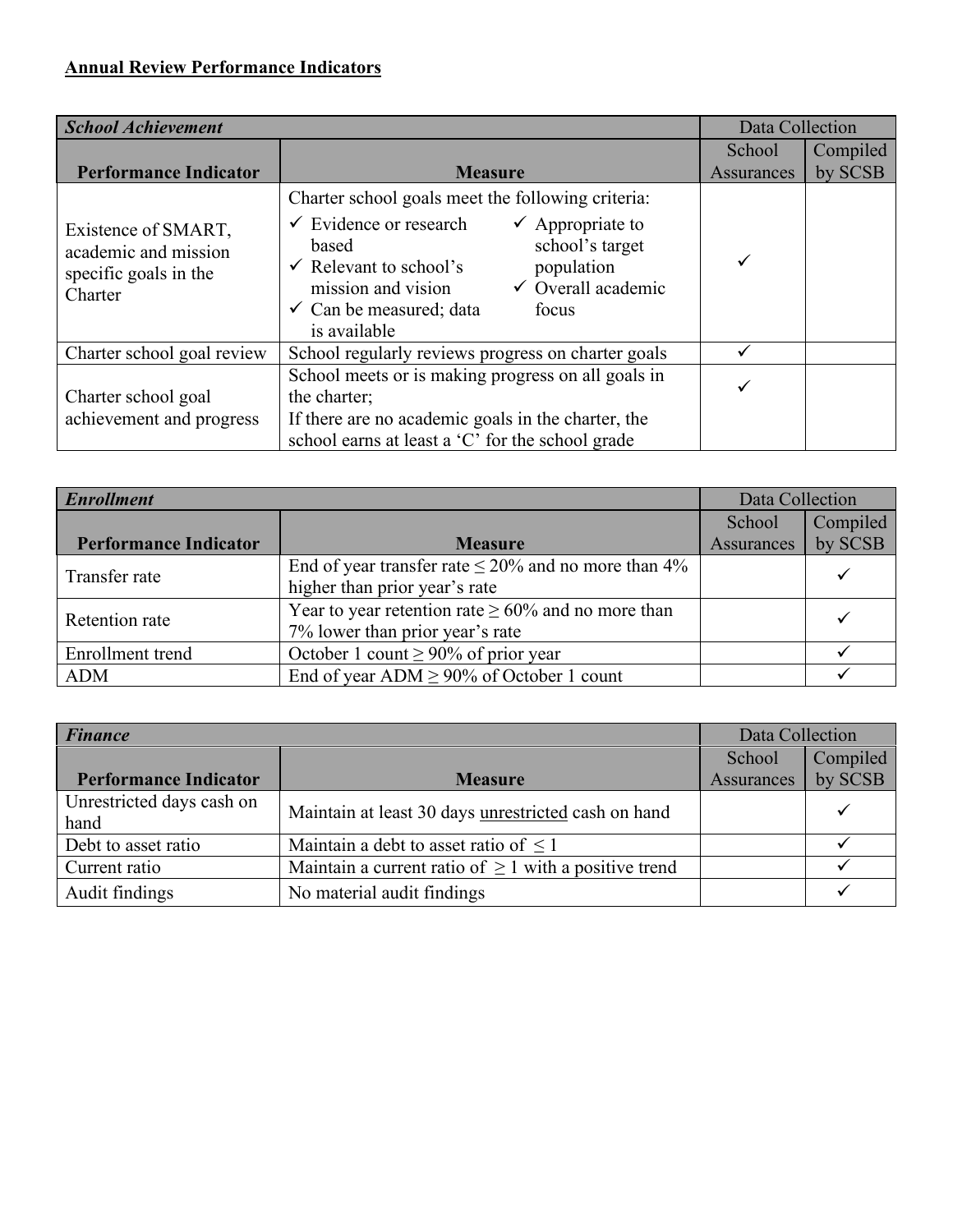| <b>Governance</b>                         |                                                                                                                                            | Data Collection   |          |
|-------------------------------------------|--------------------------------------------------------------------------------------------------------------------------------------------|-------------------|----------|
|                                           |                                                                                                                                            | School            | Compiled |
| <b>Performance Indicator</b>              | <b>Measure</b>                                                                                                                             | <b>Assurances</b> | by SCSB  |
| Board training                            | All board members participate in a minimum of 3<br>board trainings a year including one on open and<br>public meetings $(\S 52 - 4 - 104)$ | $\checkmark$      |          |
| Background checks                         | All board members have background checks on file<br>according to $\S$ 53G-11-402                                                           | $\checkmark$      |          |
| Board membership                          | Maintain number of board members as specified in<br>charter                                                                                | $\checkmark$      |          |
| <b>Regular Board Meetings</b>             | Hold minimum number of meetings as specified in<br>charter                                                                                 | ✓                 |          |
| Noticed Meetings                          | All meetings are properly noticed according to §52-<br>$\checkmark$<br>$4 - 202$                                                           |                   |          |
| <b>Meeting Recordings</b>                 | Recordings available for all meetings within 3 days<br>of holding the meeting according to $§52-4-203$                                     | ✓                 |          |
| <b>Meeting Minutes</b>                    | Minutes are available for all meetings and are posted<br>within 30 days of the meeting according to $\S$ 52-4-<br>203                      | $\checkmark$      |          |
| <b>Closed Meetings</b>                    | If meetings are closed, they are done according to<br>§52-4-204 through §52-4-206                                                          | ✓                 |          |
| Administrator's Report                    | Director reports to the board at every regularly<br>scheduled board meeting                                                                | $\checkmark$      |          |
| Administrator's<br>Expectations           | $\checkmark$<br>Board has written expectations for executive director                                                                      |                   |          |
| <b>Annual Administrator</b><br>Evaluation | Board conducts an annual evaluation of the<br>executive director                                                                           | ✓                 |          |
| <b>Board Financial Review</b>             | Board receives a monthly financial report according<br>to §53G-7-309                                                                       | ✓                 |          |
| <b>Internal Controls</b>                  | The school has identified and implemented generally<br>accepted financial internal controls                                                | $\checkmark$      |          |
| Procurement                               | State-accepted procurement practices are<br>implemented and adhered                                                                        | ✓                 |          |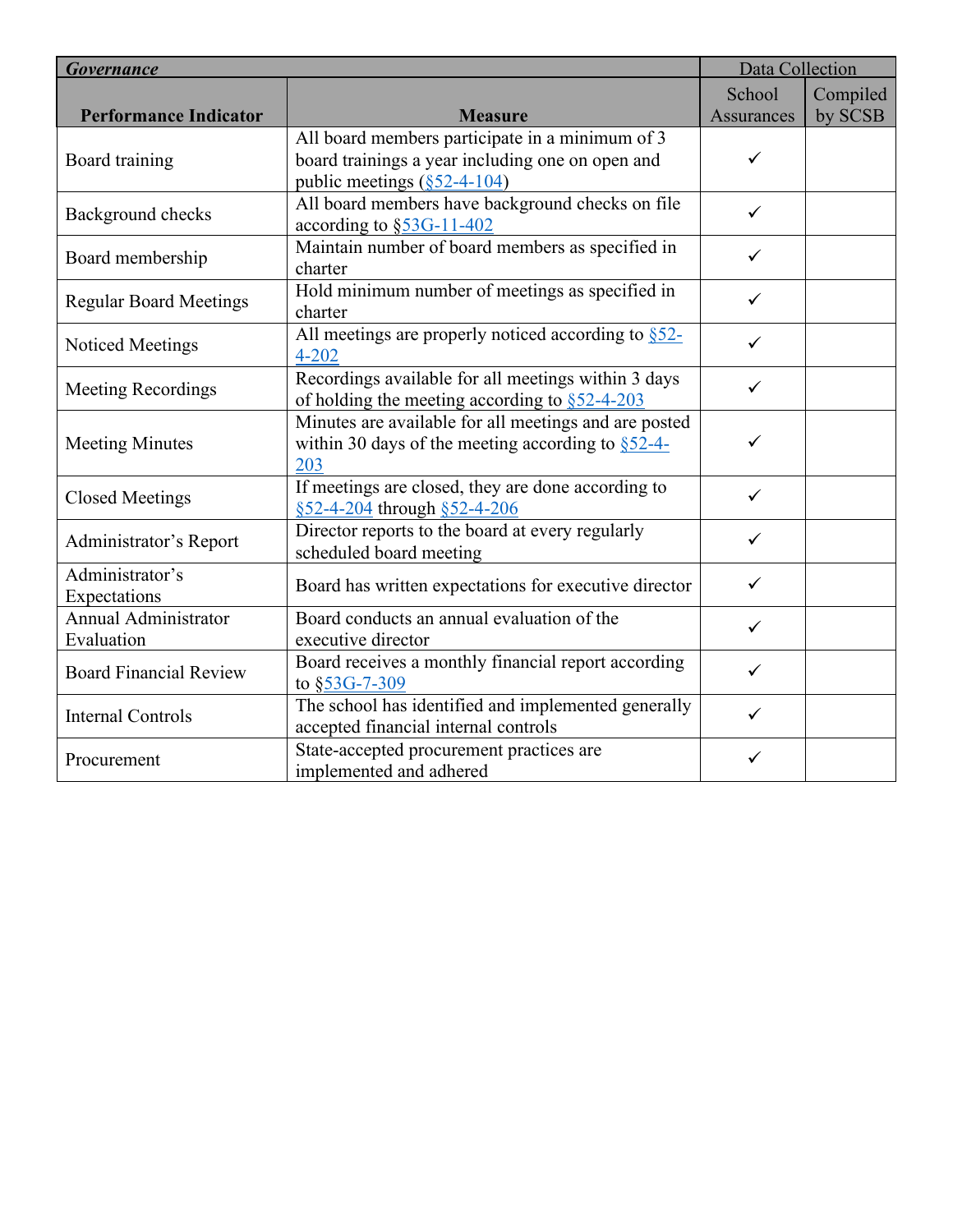| <b>Charter Fidelity</b>      |                                    |                                                                                          |  |
|------------------------------|------------------------------------|------------------------------------------------------------------------------------------|--|
| <b>Performance Indicator</b> | <b>Measure</b>                     | <b>Evidence Reviewed by</b><br><b>SCSB</b>                                               |  |
| Key elements                 | All key elements fully implemented | School visit<br>Policies<br>Mission/vision<br>School submits data only<br>when necessary |  |

| <b>School Achievement</b>                       |                                                                                                                                                                      |                                                                |  |
|-------------------------------------------------|----------------------------------------------------------------------------------------------------------------------------------------------------------------------|----------------------------------------------------------------|--|
| <b>Performance Indicator</b>                    | <b>Measure</b>                                                                                                                                                       | <b>Evidence Reviewed by</b><br><b>SCSB</b>                     |  |
| Charter school goal review                      | Goal currently in use and performance tracked<br>by the governing board                                                                                              | Board meeting minutes<br>Discussion with school                |  |
| Charter school goal<br>achievement and progress | School met charter goals;<br>If there are no academic goals in the charter, the<br>school maintained at least a 'C' for the school<br>grade over the last five years | Depends on goals<br>School submits data only<br>when necessary |  |

| <b>Enrollment and Finance</b> |                                                        |                                            |  |
|-------------------------------|--------------------------------------------------------|--------------------------------------------|--|
| <b>Performance Indicator</b>  | <b>Measure</b>                                         | <b>Evidence Reviewed by</b><br><b>SCSB</b> |  |
| Transfer rate                 | 5-year average end of year transfer rate $\leq 12\%$   | Data submitted to UTREx                    |  |
| Retention rate                | 5-year average year to year retention rate $\geq 75\%$ | Data submitted to UTREx                    |  |
| Enrollment trend              | 5-year October 1 count is stable or increasing         | Data submitted to UTREx                    |  |
| Multi-year cash flow          | Maintain positive cash flow                            | <b>Audited Financial Statements</b>        |  |
| Total margin                  | Maintain positive 5-year aggregated total margin       | <b>Audited Financial Statements</b>        |  |
| Audit findings                | No repeat findings                                     | <b>Audited Financial Statements</b>        |  |

| <b>Governance</b>              |                                                                                                                                                                         |                                                                                                                                                       |  |
|--------------------------------|-------------------------------------------------------------------------------------------------------------------------------------------------------------------------|-------------------------------------------------------------------------------------------------------------------------------------------------------|--|
| <b>Performance Indicator</b>   | <b>Measure</b>                                                                                                                                                          | <b>Evidence Reviewed by</b><br><b>SCSB</b>                                                                                                            |  |
| Annual assurances              | Verify where possible that assurances are being<br>met                                                                                                                  | Meeting agendas and minutes<br>Observed at governing board<br>meeting(s)<br>Public notice website<br>School's website<br>School provided if necessary |  |
| Governing Board<br>Performance | Board provides effective governance for<br>school's administration; meeting discussions<br>focus on governance; board members are<br>prepared and adequately vet issues | Meeting agendas and<br>minutes<br>Observed at governing<br>board meeting(s)                                                                           |  |
| Board interactions             | Interactions with each other, staff, and the<br>public are appropriate and respectful                                                                                   | Meeting agendas and<br>minutes<br>Observed at governing<br>board meeting(s)                                                                           |  |
| <b>Board Structure</b>         |                                                                                                                                                                         |                                                                                                                                                       |  |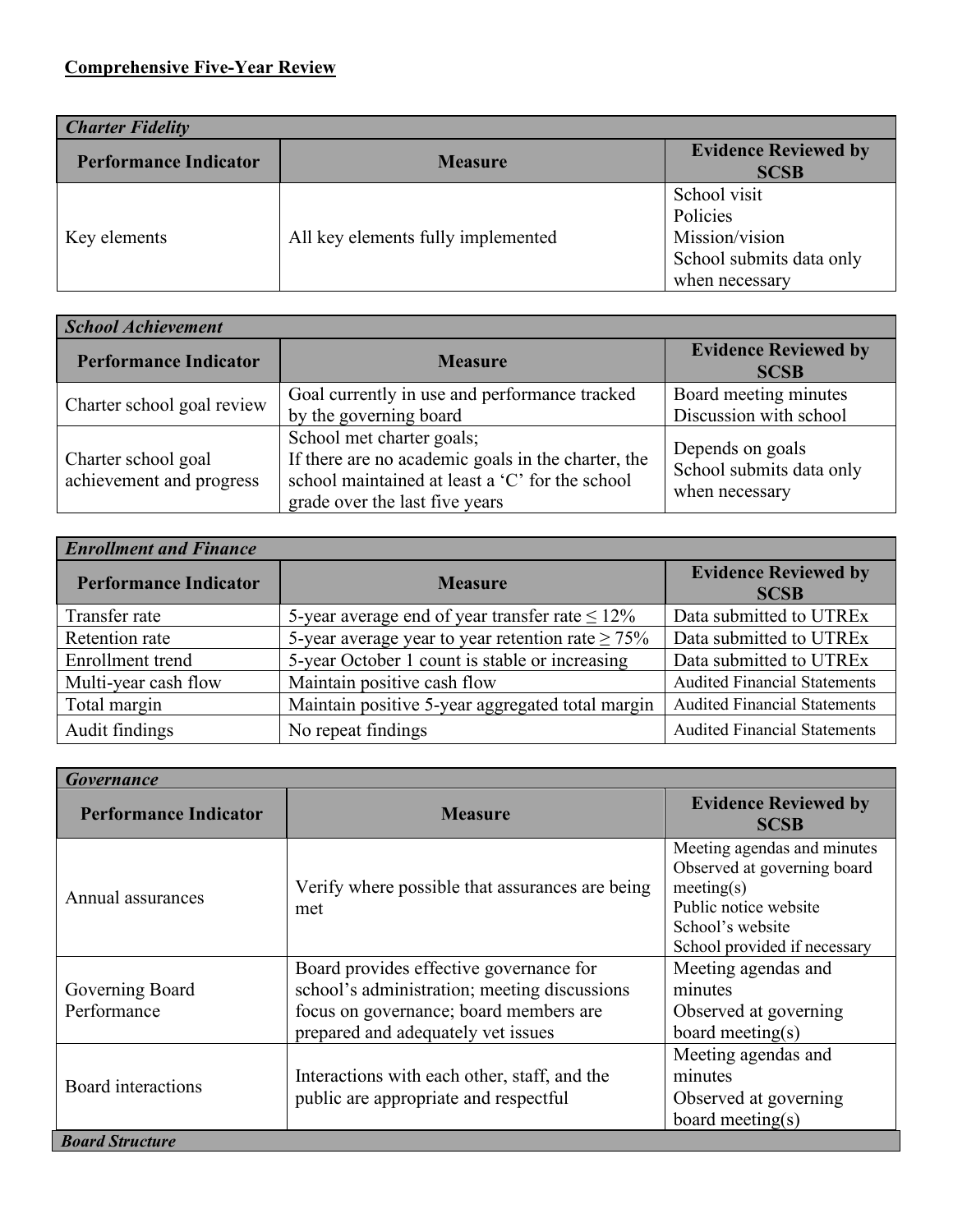| <b>Performance Indicator</b>   | <b>Measure</b>              | <b>Evidence Reviewed by SCSB</b>       |  |
|--------------------------------|-----------------------------|----------------------------------------|--|
|                                |                             | <b>Bylaws</b>                          |  |
|                                |                             | Meeting agendas and minutes            |  |
| Number of board members        | As outlined in board bylaws | Observed at governing board meeting(s) |  |
|                                |                             | Public notice website                  |  |
|                                |                             | School's website                       |  |
|                                |                             | School provided if necessary           |  |
| Selection and removal of board |                             | <b>Bylaws</b>                          |  |
| members                        | As outlined in board bylaws | Meeting agendas and minutes            |  |
|                                |                             | Observed at governing board meeting(s) |  |
|                                |                             | <b>Bylaws</b>                          |  |
| Terms of Office                | As outlined in board bylaws | Meeting agendas and minutes            |  |
|                                |                             | Observed at governing board meeting(s) |  |
|                                |                             | <b>Bylaws</b>                          |  |
|                                |                             | Meeting agendas and minutes            |  |
| Meetings                       |                             | Observed at governing board meeting(s) |  |
|                                | As outlined in board bylaws | Public notice website                  |  |
|                                |                             | School's website                       |  |
|                                |                             | School provided if necessary           |  |